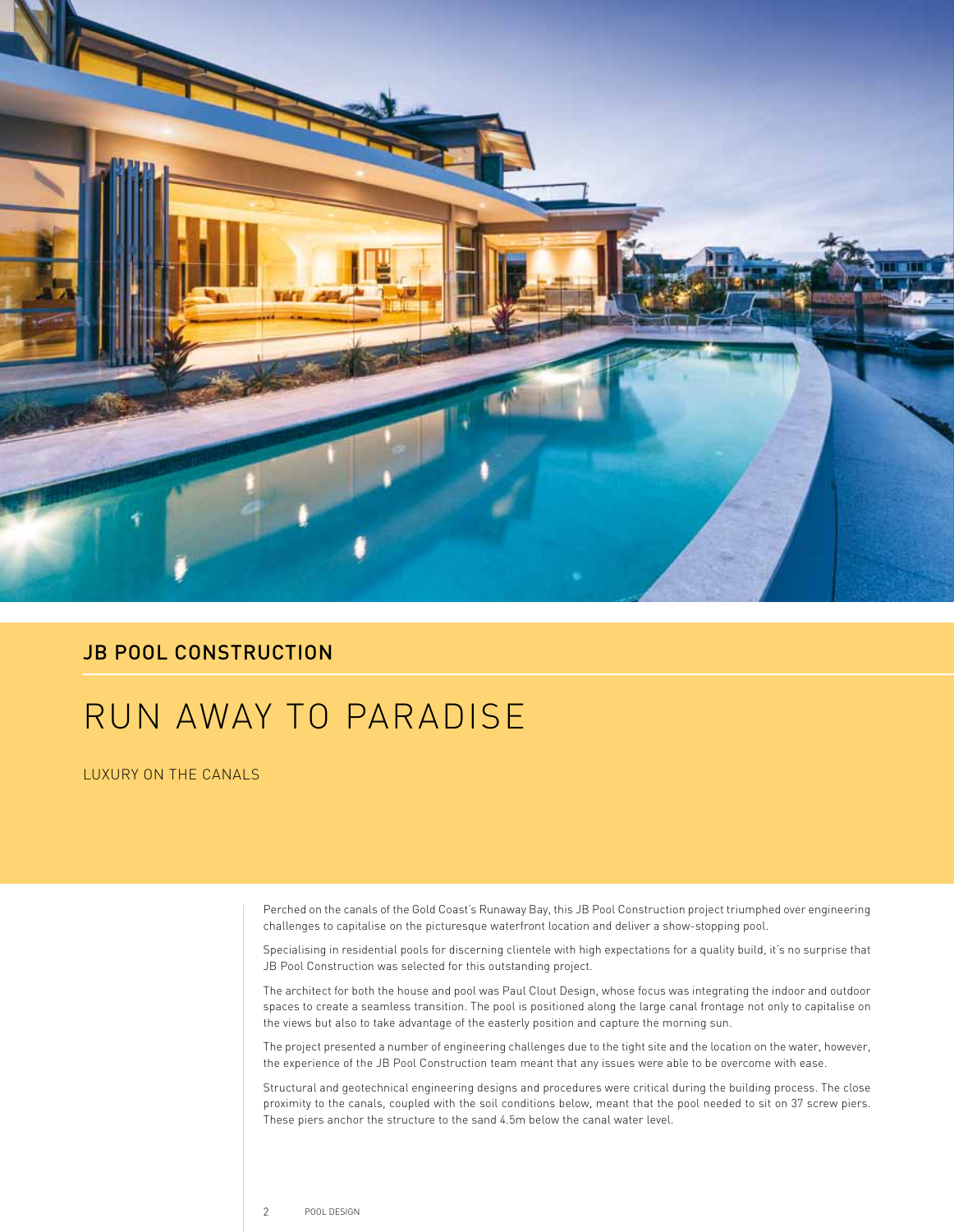



Measuring 23m x 2.5m, the length and curved shape of the concrete lap pool meant that it had to be engineered and constructed in two sections. Ranging from 1.25m to 1.7m deep, the pool includes generous entry steps and bench seating, without impinging on the swimming space.

The pool features Bisazza glass mosaic tiles along the waterline and on the entry steps and bench seating, complemented by a customised pebble and glass bead interior.

JB Pool Construction ensured the homeowners can spend their time enjoying the pool, rather than maintaining it, by including automated in-floor cleaning, water management and solar pool heating. The energy-efficient QuickClean in-floor cleaning system by Cooke Industries automatically cleans the pool, including steps and seats, ensuring minimal maintenance for the lucky homeowners.

Used extensively throughout the Allwood Contractors home, travertine was continued outside, surrounding the pool and further integrating it with the home. Recessed frameless glass fencing removes any visual barrier between the indoor and outdoor spaces, while tropical garden-inspired landscaping by Tecscape Landscaping Contractors provides the finishing touch to the property.